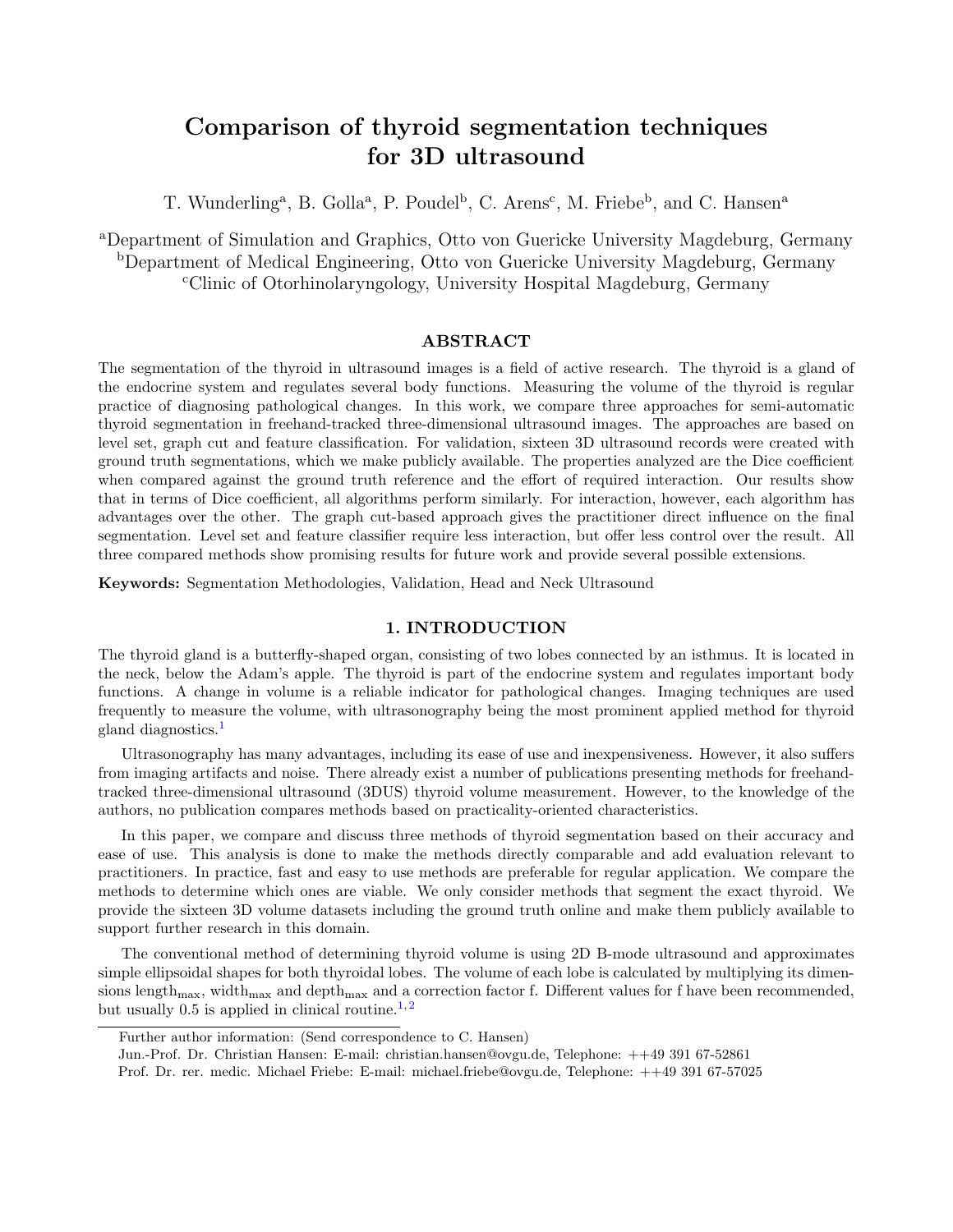Freesmeyer et. al. have demonstrated that 3DUS is equivalent to CT and MRI in thyroid volume estimation. They also determined that manually tracing the thyroid is superior to the ellipsoid model for both regularly shaped and deformed thyroid phantoms.<sup>[1](#page-6-0)</sup>

Automated segmentation using image processing and computer vision techniques instead of manually tracing the thyroid's shape is desirable for practical application. Several methods have been applied to the thyroid segmentation problem in the past, including neural networks,<sup>[3](#page-6-2)</sup> geodesic active contours<sup>[4](#page-6-3)</sup> and support vector machines.[5](#page-6-4)

Only a few papers comparing different 2D ultrasound thyroid segmentation methods have been published so far.<sup>[6,](#page-6-5)[7](#page-6-6)</sup> Zhao et al. introduce a new segmentation algorithm and compare seven different methods in their work.<sup>[7](#page-6-6)</sup> Their tested algorithms also include basic segmentation methods like edge detection, thresholding, region growing and watershed segmentation. Additionally, they tested active contour, normalized graph cut and their improved normalized graph cut. They found that only their improved normalized graph cut would produce a meaningful segmentation. However, their results only show segmentation on a single image, and they provide little information about their testing procedure and the data they used.

Kaur et al. compare three algorithms: active contours without edges, localized region based active contours and distance regularized level set. They compared the algorithms on scintigraphy and ultra sound images, based on parameters like execution time, number of iterations and precision. They also provide little information about the data they used for evaluation and their results are unclear. They identified the localized region based active contour algorithm as the best out of the three.<sup>[6](#page-6-5)</sup>

The current comparative work only focuses on strictly 2D image segmentation; none compares advanced 3DUS image segmentation methods to the authors knowledge. In summary, our contributions are:

- Development of three thyroid segmentation algorithms
- Comparison of these algorithms based on
	- Segmentation quality
	- Usability
- Publicly available data for further research

#### 2. MATERIALS AND METHODS

Our test data consists of sixteen records of 3DUS volumes reconstructed from a tracked free-hand sweep. The volumes are stored in DICOM format and were directly obtained from the ultrasound imaging device. The device used is a GE Logiq E9 XDclear 2.0 extended with Ascension driveBay electromagnetic tracking. The probe used is the GE ML6-15. To run the 2D segmentation algorithms on the volume, it was split into individual slices. All files contain one lobe of the thyroid, but can include some parts of the isthmus and opposite lobe. It was not possible to construct a usable 3D volume from a complete sweep of both sides in one continuous motion. The ground truth contains the isthmus as part of the segmented region. It was produced by a medical expert using MeVisLab.[∗](#page-1-0) The thyroid was manually traced with Contour Segmentation Objects (CSOs) which were converted to a 3D mask afterwards via the CSOConvertoTo3DMask module. All the records were taken from healthy thyroids. The sixteen records and corresponding ground truth images are available at OpenCAS.<sup>[†](#page-1-1)</sup>

As described in the prior section, many methods have been developed. In this section, we describe and motivate the methods we selected for comparison. The three selected methods are a level set, graph cut and a feature classifier-based approach.

<span id="page-1-0"></span><sup>∗</sup>MeVis Medical Solutions AG, Bremen, Germany: <http://www.mevislab.de/>

<span id="page-1-1"></span><sup>†</sup>Open-CAS: <http://opencas.webarchiv.kit.edu/data/thyroid.zip>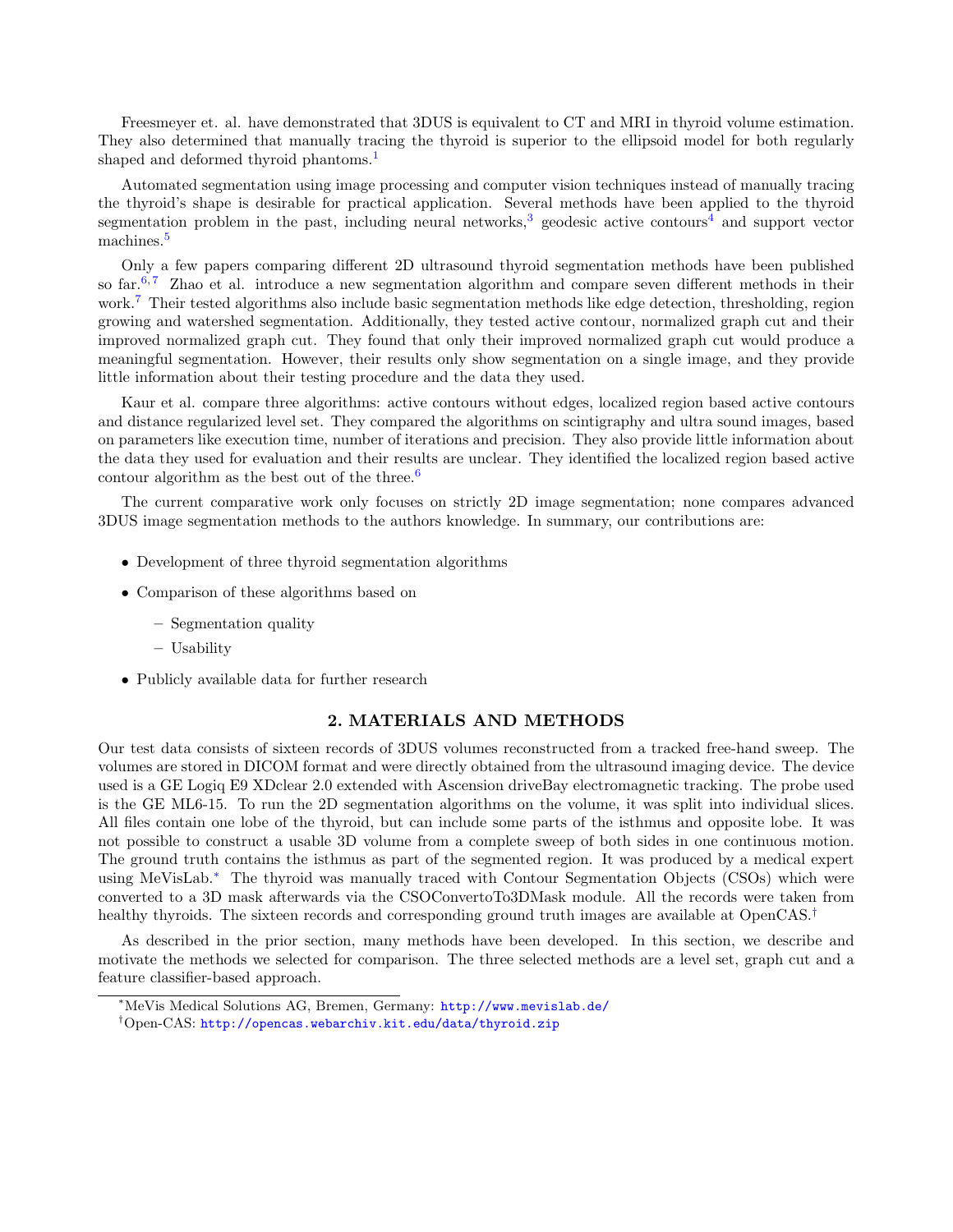

<span id="page-2-0"></span>Figure 1. (a) Level set initialization: The user draws a rectangle to mark the size and location of the thyroid lobe. (b) Graph cut initialization: Violet scribbles mark the outside, yellow the inside of the thyroid.

#### 2.1 Level Set

Our first approach makes use of a level set segmentation technique developed by Chan and Vese, named active contours without edges.[8](#page-6-7) This method is based on the minimization of the Mumford-Shah functional. The contour evolution depends on region attributes instead of gradient-based edges. Hence, this method is a suitable candidate for the segmentation of noisy ultrasound images where the organ boundaries are often fuzzy and not clearly visible. Furthermore, the thyroid is visually separated from the other organs in that region, which are darker and less homogeneous.

We implemented the algorithm in MATLAB to segment the thyroid in 2D images. Figure [2a](#page-3-0) shows an example segmentation in red. The main principle of this approach is to perform the segmentation task in an initial axial slice of the tracked 2D ultrasound sweep selected by the user, and then use this first result in additional segmentations of consecutive slices, by placing the initialization contour around the center of the last segmentation. This slice-wise approach was chosen because level set segmentation methods can show difficulties with narrow or elongated structures, like the isthmus.

The user is only required to select a single slice and draw a rectangle inside the thyroid lobe to initialize the segmentation process, see Fig. [1a](#page-2-0). After this step, no more interaction is necessary, but manual corrections in form of re-initializations are possible. However, the result of the level set segmentation is very sensitive to changes in the user's initializations, making the interaction less intuitive than a graph cut-based technique.

#### 2.2 Graph Cut

The graph cut approach also semi-automatically segments 2D ultrasonic data and combines the result to form a 3D model of the thyroid. It was realized using the implementation of the GrabCut algorithm in the OpenCV library.<sup>[9](#page-6-8)</sup> The user marks the thyroid and surrounding regions by placing yellow and violet scribbles in some of the 2D slices, see Fig. [1b](#page-2-0). This input is then used by the algorithm to segment the thyroid. Figure [2a](#page-3-0) shows the result in green. The output can be interactively altered by the user to correct any errors in the process.

The 2D contours of the segmented thyroid slices are combined to a 3D model. Interpolated shapes are used as an initialization for a completely automated GrabCut in other slices where the thyroid has not been fully segmented yet. The user checks the results and may correct any errors. The 3D model is updated with the new information and further automated 2D segmentations are triggered. This process repeats until a sufficiently detailed 3D model of the thyroid has been created. The accuracy of this method improves with the amount of interaction invested by the user.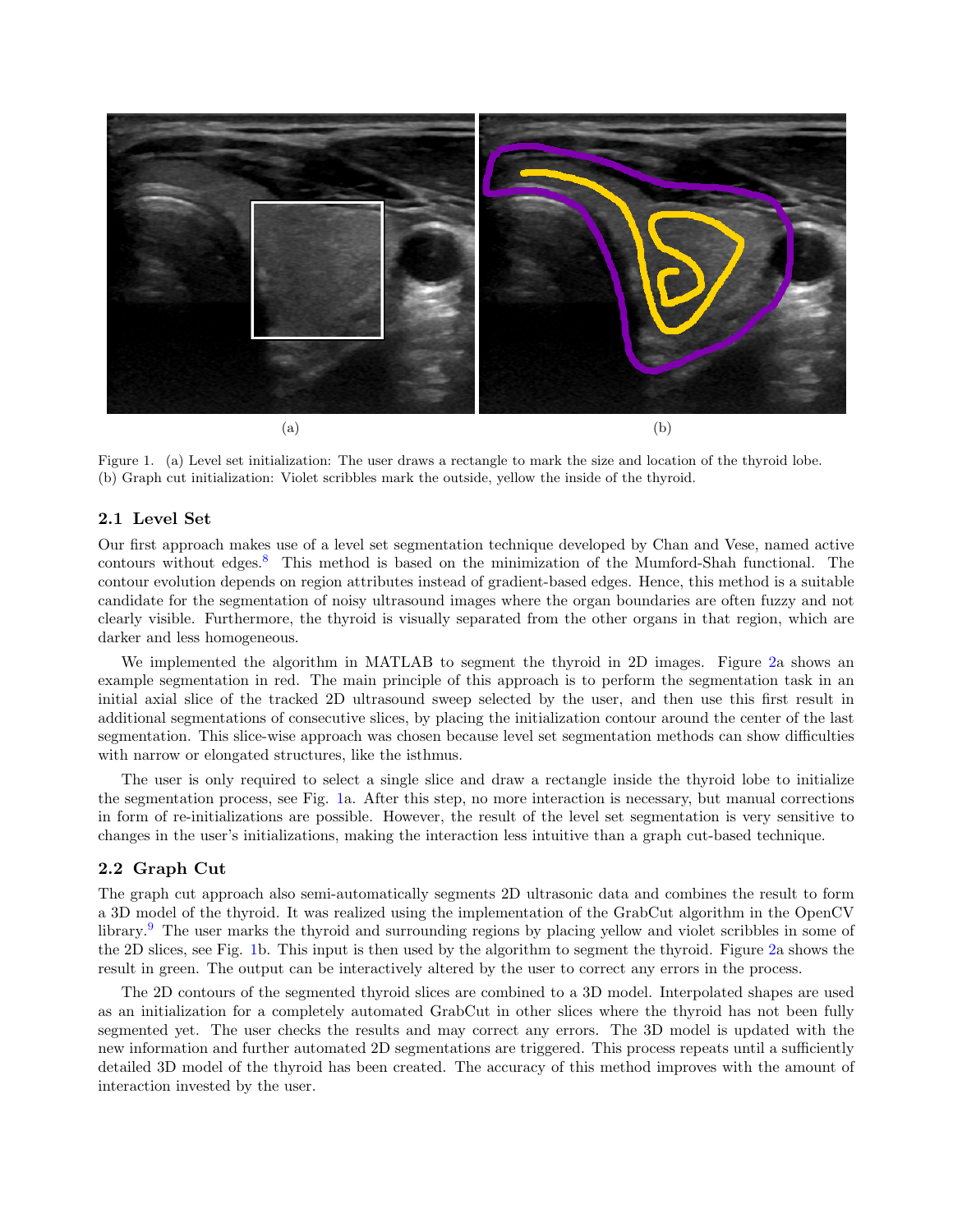

<span id="page-3-0"></span>Figure 2. (a) Ground truth reference (white) and segmentation results: level set (red), graph cut (green) and feature-based classifier (blue). (b) Visualization showing the right lobe of the thyroid and the arteria carotis.

Thorough testing and analysis of this approach was done in cooperation with our clinical partner to find the optimum between the computationally intensive fully automated segmentation and the time-consuming userassisted segmentation to increase accuracy while reducing computation time and interaction complexity. We suggest a compromise of allowing the user to intervene every 10 slices or every 2 mm. However, in practice the level of interaction necessary should be individually determined with each new case.

#### 2.3 Feature-based Classifier

This segmentation method is based on the training of a decision tree, trained with three image features. The motivation for this segmentation method was the need for a fast method that allows interactive segmentation of the thyroid. Due to its speed, it is possible to implement a live visual feedback showing the segmentation to the practitioner. Based on this feedback the decision can be made whether or not the segmentation needs adjustment. With a few clicks, image regions inside and outside the thyroid can be selected such that the features from that region are used for training of the classifier. The algorithm was implemented using OpenCV.

The feature selection is based on the work of Chang et al.<sup>[3](#page-6-2)</sup> We compute the coefficient of variation  $C_V = \sigma/\mu$ , with  $\sigma$  being the standard deviation and  $\mu$  the mean, on two different sized local neighborhoods. Additionally, the mean of the smaller of the two neighborhoods is used as a feature. However, Chang et al. used additional image features as well. In separate tests, we observed that adding features only improves the segmentation marginally, while the process of feature computation takes significantly more time. The tests were only run on healthy thyroids so that the addition of features might see significant improvement in pathological cases. For the same reasons (lower computation time with small loss in accuracy) a decision tree was chosen as classifier instead of the RBF neural network used in the work of Chang et al. A drawback of this method is that no local changes are possible. Adding additional training samples via interaction changes the segmentation globally.

The segmentation obtained by the classifier itself contains some noise and regions which are not connected to the thyroid. To clean the segmentation, we performed morphological opening followed by a connected component analysis. This is only done once, after the user interaction has been completed and confirmed. Because the selected features already are defined on a local neighborhood, we did not perform pre-processing, e.g. smoothing.

#### 3. RESULTS AND DISCUSSION

For visualization of the final segmentation results MeVisLab was utilized again: A fully automated method of segmenting the neighboring arteria carotis was implemented for this purpose using a Hessian-based vesselness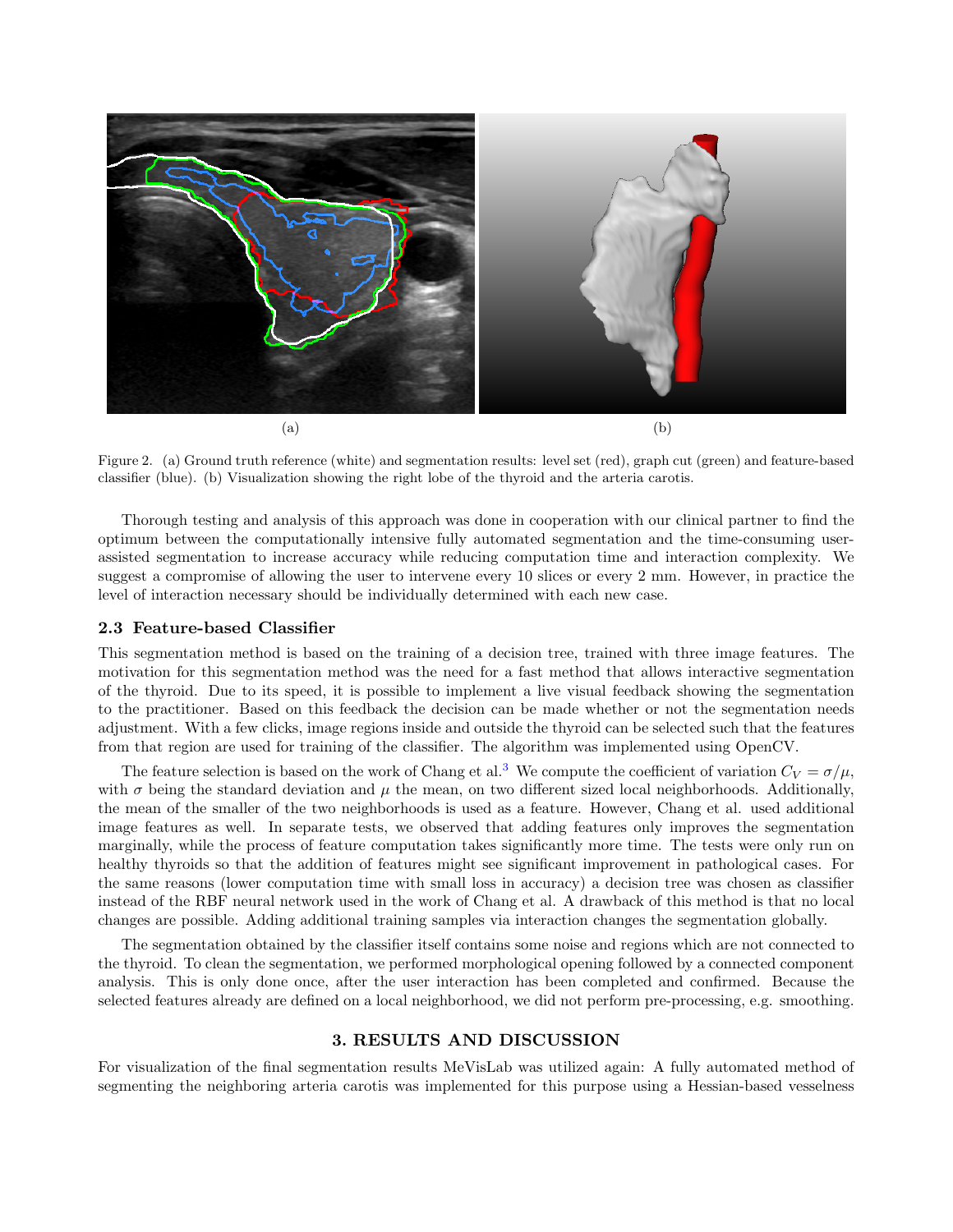

<span id="page-4-0"></span>Figure 3. A box plot depicting Dice coefficients per algorithm. Whiskers represent minimum and maximum values.

filter.<sup>[10](#page-6-9)</sup> It works reliably if the artery is completely contained within the borders of the 3D ultrasound image and recorded without any discontinuities. The result is a combined visualization, see Fig. [2b](#page-3-0). For evaluation of the quality of the segmentation we chose the Dice coefficient. This similarity index is commonly used in medical image segmentation to compare algorithm output against reference masks.

On average, the three methods perform almost identically, with a Dice coefficient of roughly 70 percent compared to the reference segmentation. However, the range of quality differs, see Fig. [3.](#page-4-0) The feature-based classifier showed an outlier where the segmentation was particularly under-segmented (detailed overview in Figure [4\)](#page-5-0). This was the case for a thyroid with a thin shape. Connected component analysis cannot prevent a leakage effect in some instances. Balancing under- and over-segmentation was also an issue for the level set approach. Limiting the number of evolution iterations to avoid leakage resulted in the contour not reaching into thin structures like the isthmus. The quality of the graph cut results scales with the amount of user interaction, which makes this method unique in this regard. This explains the greater distance between the best and worst result when using the graph cut method.

The interaction time and effort also differ between methods. The level set method requires an initial contour for segmentation. In case of over- or under-segmentation, the level set must be re-initialized by the user. Reinitialization was required 6.7 times on average. The process of initialization takes only few seconds, but the segmentation process is slow. The graph cut requires the most amount of interaction by the user. The average time spent per data set was 36 seconds. The feature-based classifier takes minimum interaction with a simple click inside and outside of the thyroid in the best case. This is mostly intuitive, but data sets with lower quality can make sample selection difficult. If the segmentation contains errors, additional clicks for adjustment are required. Sample selection took 13 seconds on average. If wrong samples were selected, the process has to be started from the beginning. This is a drawback of the implementation, but minor due to the immediate feedback and short interaction required.

## 4. SUMMARY AND CONCLUSION

In this paper, we compared three methods for thyroid segmentation in 3DUS. All methods aim to compute the exact object boundaries. We compared the methods based on the accuracy against a manually segmented ground truth. We also compared their usability based on duration and complexity of interaction.

No significant differences in accuracy between the compared algorithms were observed. The average Dice coefficient is similar, but varied most for the graph cut approach. In terms of interaction time the level set approach as well as the feature-based approach are preferable, whereas the graph cut method requires the most amount of interaction but offers practitioners the best control over segmentation results. All three methods show promising potential.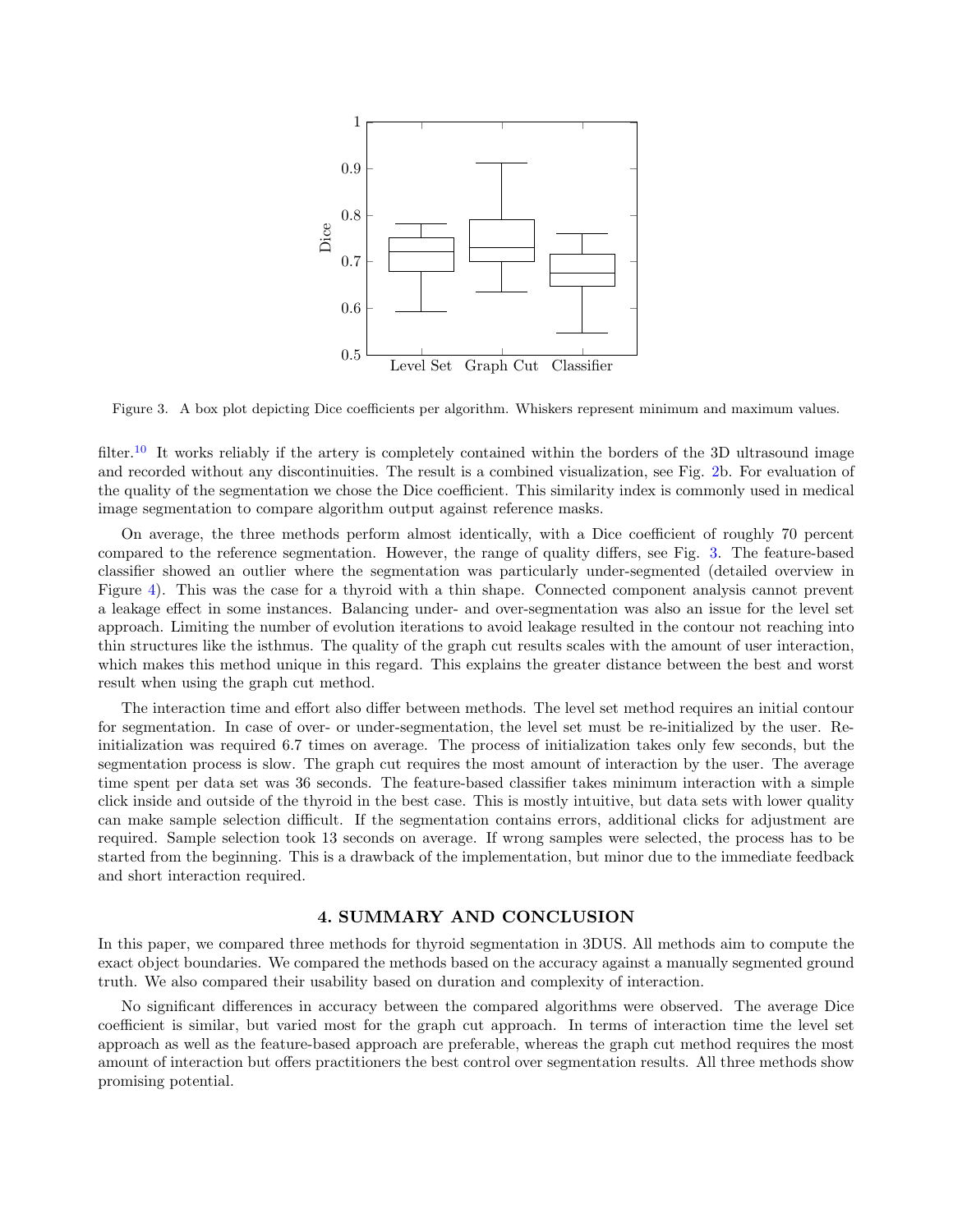

<span id="page-5-0"></span>Figure 4. The Dice coefficients per data set and algorithm. Exact data can be found in Table [1.](#page-5-1)

In future work, the compared methods can be refined or combined to improve accuracy, for example offering the graph cut as an optional post-processing step after one of the other methods. Another possibility for improvement would be the automation of initialization to avoid user interaction at all. The described methods have yet to be tested on pathological datasets, which is important to evaluate the practical use and could indicate areas for further improvement.

## <span id="page-5-1"></span>APPENDIX A. DATA

|            | D <sub>01</sub> | D <sub>02</sub> | D <sub>03</sub> | D <sub>04</sub> | D <sub>05</sub> | D <sub>06</sub> | $D_{07}$ | D <sub>08</sub> |
|------------|-----------------|-----------------|-----------------|-----------------|-----------------|-----------------|----------|-----------------|
| Level Set  | 0.688           | 0.646           | 0.685           | 0.752           | 0.655           | 0.593           | 0.754    | 0.742           |
| Graph Cut  | 0.848           | 0.746           | 0.676           | 0.912           | 0.734           | 0.683           | 0.646    | 0.775           |
| Classifier | 0.659           | 0.547           | 0.732           | 0.761           | 0.566           | 0.682           | 0.750    | 0.656           |
|            | D <sub>09</sub> | D10             | D11             | D <sub>12</sub> | D13             | D <sub>14</sub> | D15      | D16             |
| Level Set  | 0.774           | 0.709           | 0.728           | 0.662           | 0.747           | 0.715           | 0.771    | 0.781           |
| Graph Cut  | 0.726           | 0.743           | 0.729           | 0.636           | 0.706           | 0.841           | 0.706    | 0.853           |
| Classifier | 0.711           | 0.691           | 0.749           | 0.666           | 0.610           | 0.680           | 0.673    | 0.623           |

Table 1. The Dice coefficients per data set and algorithm.

## ACKNOWLEDGMENTS

We thank General Electrics, USA for providing us with financial support to carry out the research. We also thank Prof. M. Freesmeyer at the University Clinic in Jena for helping to obtain thyroid ultrasound datasets.